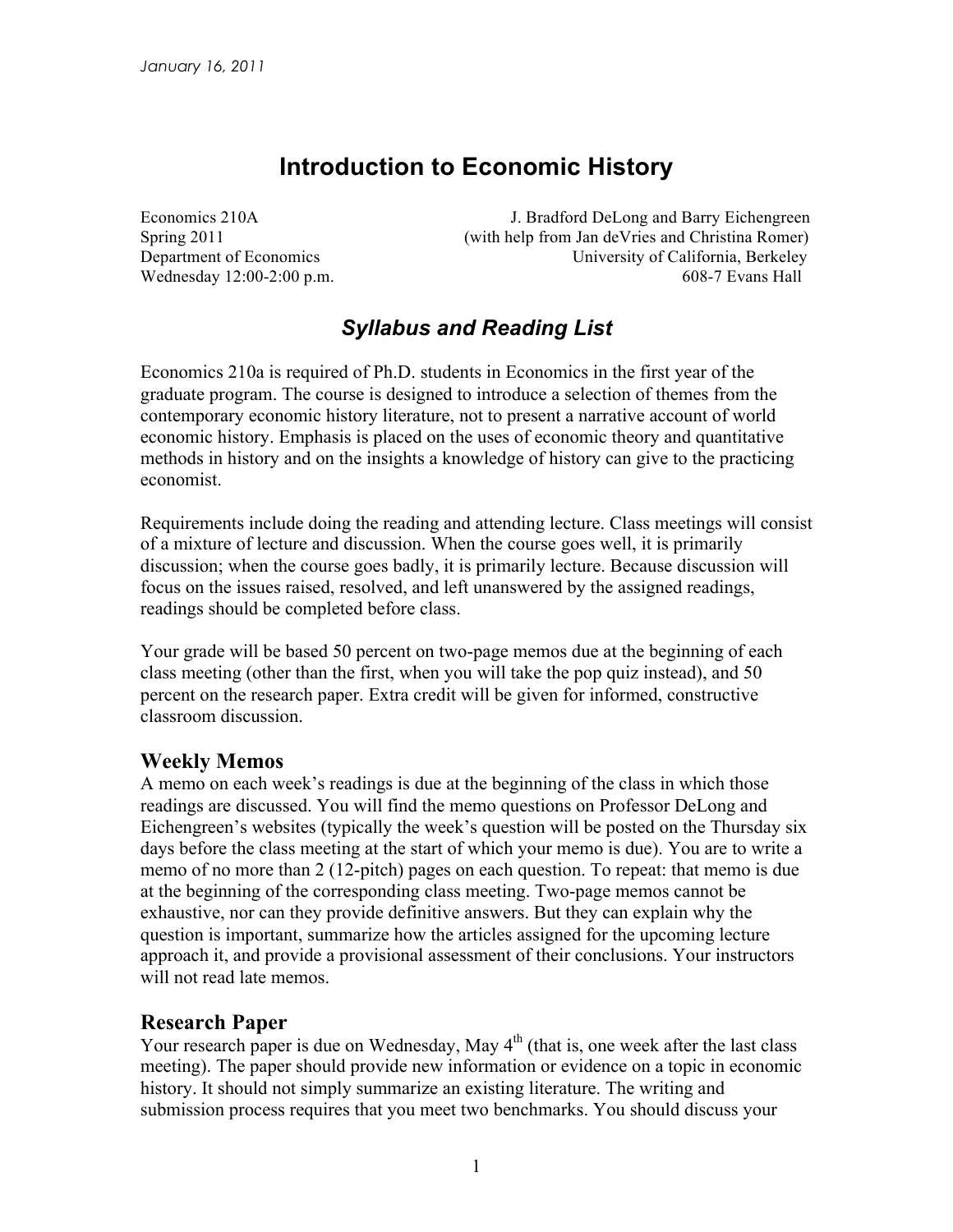paper topic during office hours with one of your instructors during the first half of the semester, and then submit a brief paper prospectus prior to the commencement of spring break. Your prospectus should motivate the topic (explain why it is important), state your hypothesis, and describe the historical materials that you will use to analyze it. The grade you receive on your paper will depend also on the quality of the prospectus and on your meeting these two benchmarks. The final paper should not exceed 25 pages. Your instructors will not read late papers.

This paper should go beyond summarizing or synthesizing a literature: students should use the tools of economic theory and empirical analysis to pose and answer an historical question. The paper must have historical substance. This is not a requirement in applied economics or econometrics that can be satisfied by relabeling the variables in theoretical models taught elsewhere or by mechanically applying modern statistical techniques to old data.

#### **Topic**

The paper may cover almost any topic in economic history. You are not limited to the material covered in 210a. The only requirement is that the topic must genuinely involve the past. Comparisons of past and current events are certainly fine, but studies of developments solely after, say, 1973 are not.

#### **Evidence**

Historical evidence comes in a wide range of form and styles. It is often empirical, but not always. Sometimes the key evidence is just a list of goods traded or what policymakers said they were trying to accomplish. With empirical evidence, tables and graphs of important variables are often enough to make a compelling argument.

#### **Successful Paper Topics from Previous Years**

Coming up with a promising paper topic is arguably the most useful part of this exercise. Your entire graduate career (indeed, for most of you, your entire career) will center around identifying interesting questions to be answered. For this reason we will not give you a list of topics (though we often toss them out in the course of class discussion). Instead, we will describe the type of topics that have been successful in the past and suggest ways of finding similarly successful topics.

- A comment on an interesting paper. Perhaps the easiest type of paper to write is a comment on an existing paper. Such comments often turn out to be more important than the original work. Think about flaws in some paper that you read. Is there selection bias? Has the author left out a potentially crucial variable? One year a student noticed a footnote in a paper that said one observation had been left out of the figure because it was so large relative to the others. This same extreme observation was included in the empirical analysis. The student got the data and showed that his results depended crucially on this one observation.
- A comparison of past events with present events. Few economic events have no historical antecedents. If there is a modern development you are interested in, you could look for its historical roots or counterparts. For example, so much has been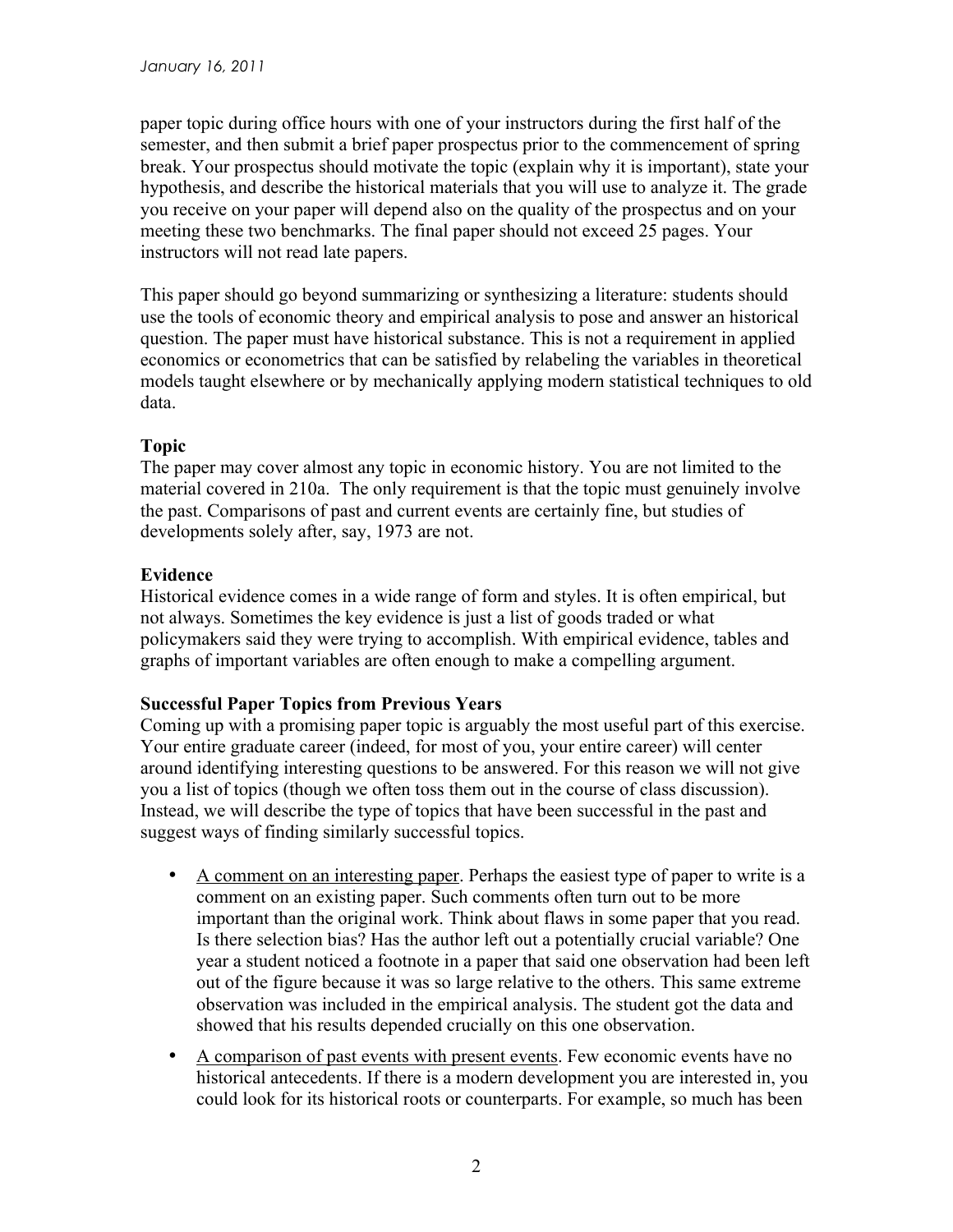written about the rise of the Internet and the revolution in communication in the 1990s. How do these developments compare to the rise of the telegraph and the telephone? The rise of TV and radio? Did investment and financial markets response in similar ways?

- An analysis of an interesting source. While it is not a good idea to let data availability drive your topic, it is perfectly reasonable to let serendipity play a role. Have you come across an unusual source in the library or during your undergraduate years? Is there an interesting question that this source could be used to answer? One year a student came across the catalogs for the 1851 World's Fair. She had the idea that these descriptions of what each country exhibited could be used as a measure of innovation. She wrote a paper looking at the industrial composition of innovation across countries. Another student was looking through newspapers from San Francisco in the 1870s. He found many classified ads that read something like: "Wanted—man to work in store and loan store \$1000." This student wondered why companies would tie employment and loans. He wrote a paper investigating whether ads such as these were a sign of credit market imperfections or a way of ensuring worker loyalty and honesty. (Both of these papers have since been published in top economics journals.)
- A new test of an old debate. Take some interesting debate in economic history and come up with a new way of testing it. For example, if everyone has been using quantities, think about a way to use prices. An example of this type of paper involves the debate over how business cycles have changed over time. One researcher suggested that instead of fighting over very imperfect estimates of real GDP, one could look at stock prices as an indicator of the volatility of the macroeconomy.
- A natural experiment. Just as one should be on the lookout for interesting sources, one should also be thinking about interesting events. History is full of natural experiments--a weird tax is imposed, a war is fought, a new regulation is imposed. Often such experiments can be used to answer crucial questions in economics--for example, what the changing speed with which liberty ships were built during World War II tells us about the size of learning-by-doing effects.

## **Readings**

Readings are either available on the web or on reserve at Graduate Services at 208 Doe Library. Access to readings available through Jstor and other proprietary sources may require you to log on through a university-recognized computer and/or enter your Calnet ID. Note that there can be high demand for the readings at peak times, and the library can make available only limited numbers of copies. In past years, students have found it useful to purchase some of the books from which material is assigned through their favorite online book seller and to assemble the materials for reproduction at a local copy shop. (Note that about half the reading materials are new; readers produced for previous versions of this course will contain only a subset of the material.)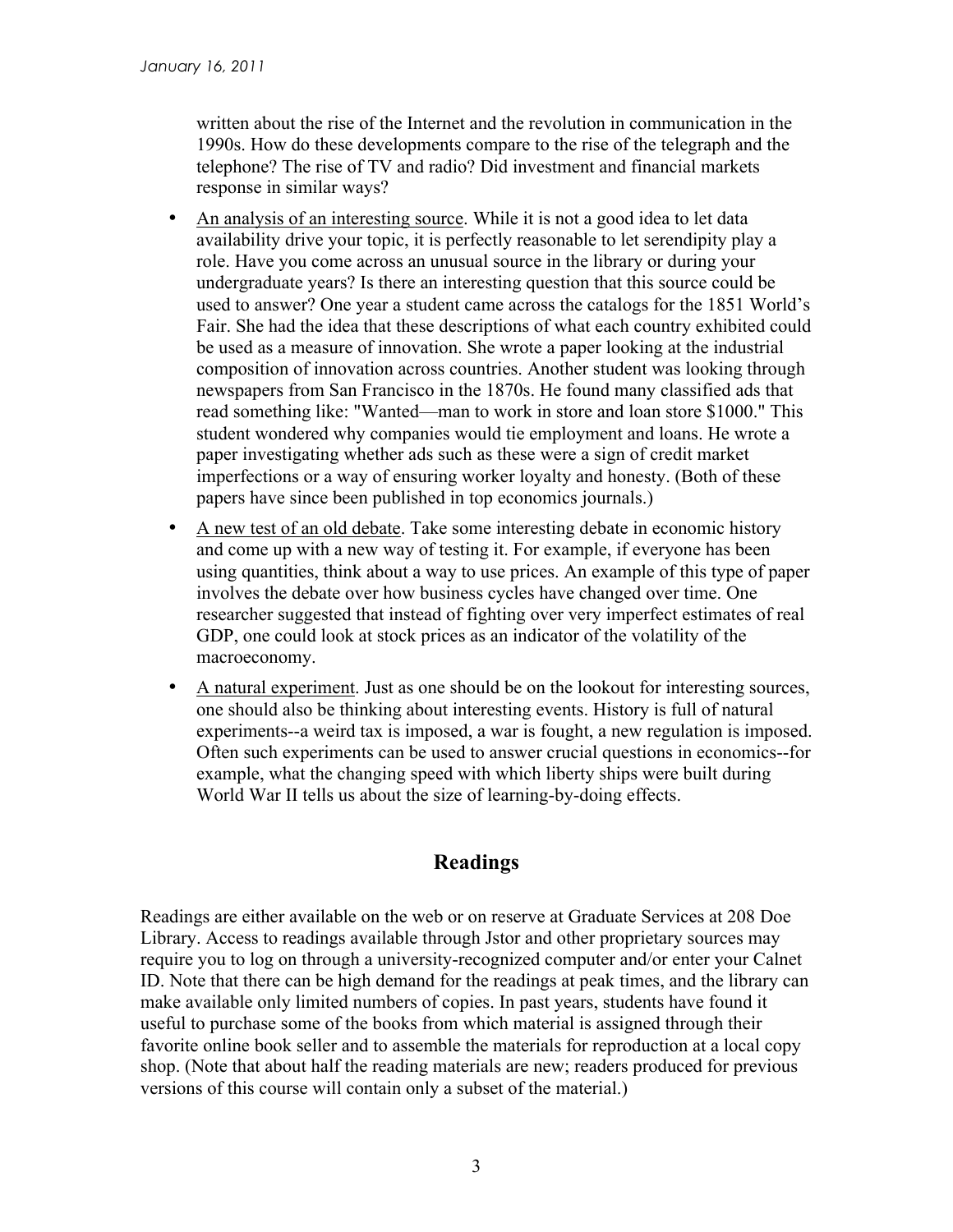## **January 19. Introduction, and the Malthusian Economy (DeLong)**

R.G. Hawtrey (1925), "Public Expenditure and the Demand for Labour," *Economica* 13 (March), pp. 36-48. http://www.jstor.org/stable/2548008

John Hicks (1937), "Mr. Keynes and the 'Classics': A Suggested Interpretation," *Econometrica* 5:2 (April), pp. 147-159. http://www.jstor.org/stable/1907242

Eugene Fama (2009), "Bailouts and Stimulus Plans" (January 13). http://www.dimensional.com/famafrench/2009/01/bailouts-and-stimulus-plans.html

Jared Diamond (1987), "The Invention of Agriculture: The Worst Mistake in the History of the Human Race," *Discover*. http://jeffweintraub.blogspot.com/2005/09/jareddiamond-on-why-invention-of.html

Gregory Clark (2005) on the Malthusian Economy, draft chapters 2 and 3 of *A Farewell to Alms* (published version: Princeton University Press, 2007). http://tinyurl.com/dl20090112e and http://tinyurl.com/dl20090112j

M. I. Finley (1965), "Technical Innovation and Economic Progress in the Ancient World," *Economic History Review*, New Series, 18:1, pp. 29-45. http://tinyurl.com/dl20090112f

### **January 26. The Commercial Revolution (deVries)**

Daron Acemoglu, Simon Johnson, and James Robinson (2005), "The Rise of Europe: Atlantic Trade, Institutional Change, and Economic Growth," *American Economic Review* 95, pp. 546-79. http://links.jstor.org/sici?sici=0002- 8282%28200506%2995%3A3%3C546%3ATROEAT%3E2.0.CO%3B2-C

Karl Marx (1867), "The So-called Primitive Capital Accumulation," *Capital*, Vol. 1, Part VIII, Primitive Accumulation, chapters 26-32. http://tinyurl.com/dl20090112k

Jan de Vries, "The Limits to Globalization in the Early Modern World," *Economic History Review* 63 (2010), pp. 710-33. http://onlinelibrary.wiley.com/doi/10.1111/j.1468- 0289.2009.00497.x/pdf

Jeffrey Williamson and Kevin O'Rourke (2002), "After Columbus: Explaining the Global Trade Boom 1500-1800," *Journal of Economic History* 62:2, pp. 417-56. http://www.jstor.org/stable/2698186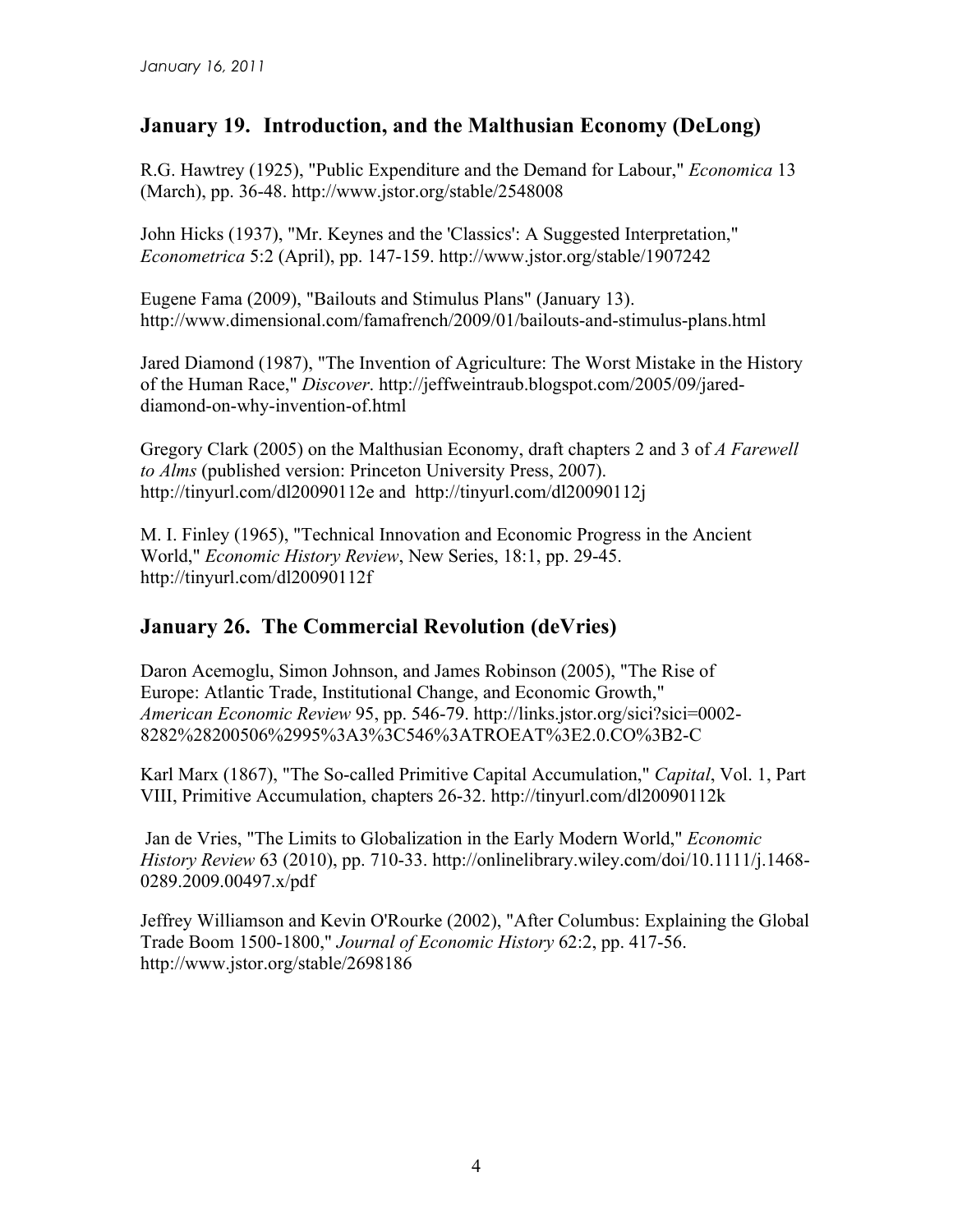Ralph Austen and Woodruff Smith (1990), "Private Tooth Decay as Public Economic Virtue: The Slave-Sugar Triangle, Consumerism, and European Industrialization," *Social Science History* 14:1, pp. 95-115. http://www.jstor.org/stable/1171366

## **February 2. Slavery, Serfdom and Agriculture (DeLong)**

Evsey Domar (1970), "The Causes of Slavery or Serfdom: A Hypothesis," *Journal of Economic History*, pp. 18-32. http://www.jstor.org/pss/2116721

Stanley Engerman and Kenneth Sokoloff (1994), "Factor Endowments, Institutions and Differential Paths of Development Among New World Economies: A View from Economic Historians of the United States," NBER Working Paper no. 10066. http://papers.nber.org/papers/h0066.pdf

Karl Marx (1847), *Wage Labour and Capital*. http://www.marxists.org/archive/marx/works/1847/wage-labour/index.htm

Karl Marx and Friedrich Engels (1848), *Manifesto of the Communist Party*. http://www.marxists.org/archive/marx/works/1848/communist-manifesto/

Donald McCloskey (1972), "The Enclosure of Open Fields," *Journal of Economic History* 32, pp.15-35. http://www.jstor.org/stable/2117175

Robert Allen (2008), "The Nitrogen Hypothesis and the English Agricultural Revolution: A Biological Analysis," *Journal of Economic History* 68, pp.182-210. http://journals.cambridge.org/action/displayIssue?jid=JEH&volumeId=68&issueId=01&i id=1740956

## **February 9. The Industrial Revolution (deVries)**

Nicholas Crafts (2002), "The Solow Productivity Paradox in Historical Perspective," CEPR Discussion Paper no.3142. http://www.j-bradforddelong.net/articles of the month/pdf/Newsolow.pdf

Joel Mokyr, "Accounting for the Industrial Revolution," and Pat Hudson, "Industrial Organization and Structure," in Roderick Floud and Paul Johnson, eds., *The Cambridge Economic History of Modern Britain*, vol. I (Cambridge University Press, 2004), pp. 1-56. On reserve at Graduate Services, 208 Doe Library.

Jeffrey Williamson (1984), "Why Was British Economic Growth So Slow During the Industrial Revolution?" *Journal of Economic History* 44:3, pp. 687-712. http://www.jstor.org/stable/2124148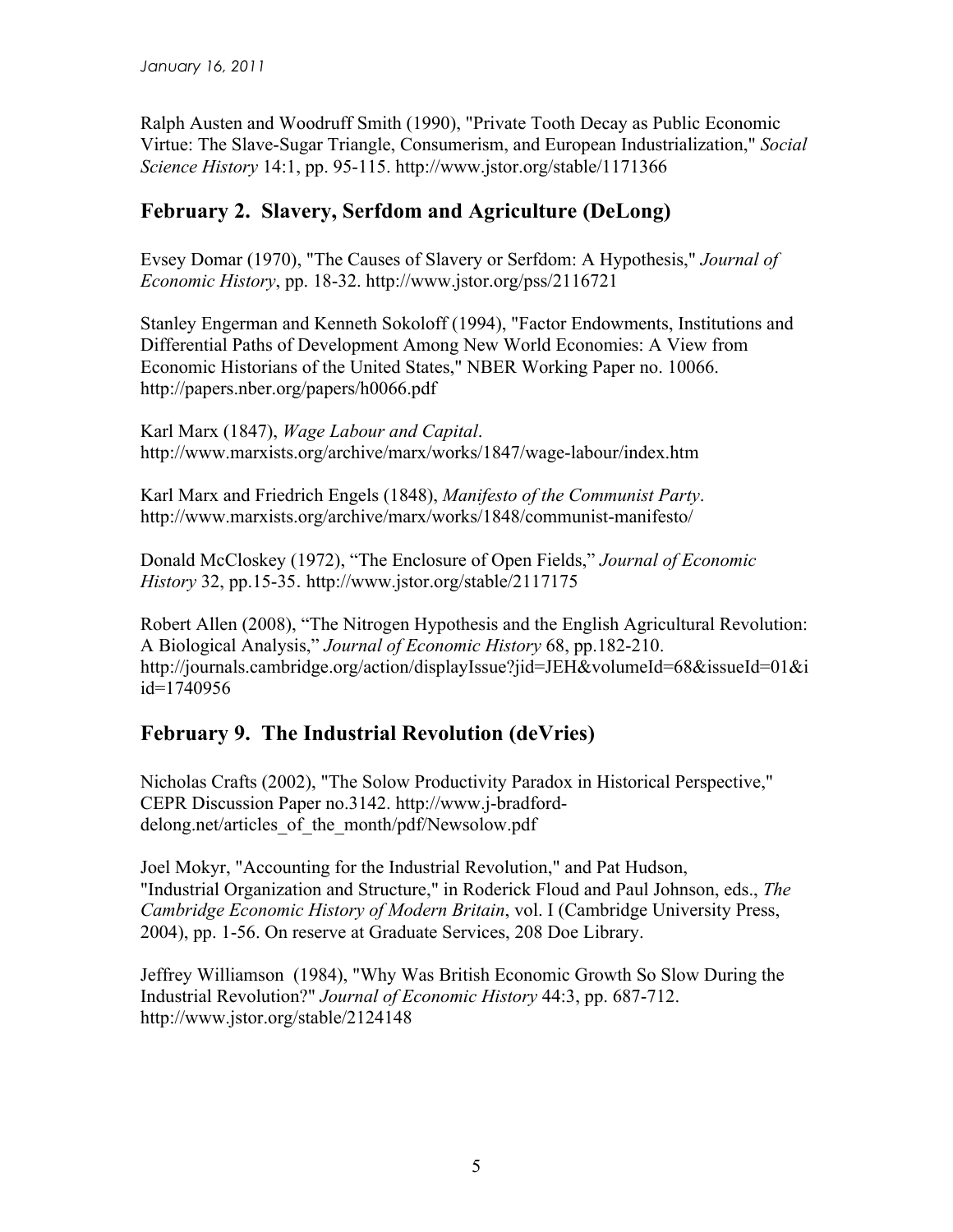### **February 16. American Exceptionalism (Eichengreen)**

Peter Temin (1966), "Labor Scarcity and the Problem of American Industrial Efficiency in the 1850s," *Journal of Economic History* 26, pp. 277-298. http://www.jstor.org/stable/2115648

Kenneth Sokoloff (1984), "Was the Transition from the Artisanal Shop to the Non-Mechanized Factory Associated with Gains in Efficiency?" *Explorations in Economic History* 21, pp. 351-382. http://www.nber.org/papers/w1386

Joshua Rosenbloom (1993), "Anglo-American Productivity Differences in Small-Arms Manufacturing," *Journal of Interdisciplinary History* 23:4, pp. 683-698. http://www.jstor.org/stable/206279

Alfred Chandler (1990), *Scale and Scope: The Dynamics of Industrial Capitalism,*  Cambridge: Harvard University Press, chapter 3, pp. 47-89. On reserve at Graduate Services, 208 Doe Library.

Leslie Hannah (2008), "Logistics, Market Size, and Giant Plants in the Early Twentieth Century: A Global View," *Journal of Economic History* 68, pp.46-79. http://journals.cambridge.org/action/displayIssue?jid=JEH&volumeId=68&issueId=01&i id=1740956

#### **February 23. The Spread of Modern Economic Growth (DeLong)**

W. Arthur Lewis (1978), *Evolution of the International Economic Order* (Princeton, Princeton Univ. Press), pp. 2-25, 38-57. http://j-bradforddelong.net/2008\_pdf/Lewis\_Evolution\_A.pdf

Jeffrey G. Williamson (1996), "Globalization, Convergence, and History," *Journal of Economic History* 56:2, pp. 227-306. http://www.jstor.org/stable/2123967

Douglas Irwin (1998), "Did Late Nineteen Century U.S. Tariffs Promote Infant Industries? Evidence from the Tinplate Industry," NBER Working paper no. 6835 (December). http://www.nber.org/papers/w6835

# **March 2. 19th Century Capital Markets (Eichengreen)**

Naomi Lamoreaux (1986), "Banks, Kinship, and Economic Development: The New England Case," *Journal of Economic History* 46, pp.647-667. http://www.jstor.org/stable/2121478

Hugh Rockoff (1974), "The Free Banking Era: A Reexamination," *Journal of Money, Credit and Banking* 6, pp. 141-167. http://www.jstor.org/stable/1991023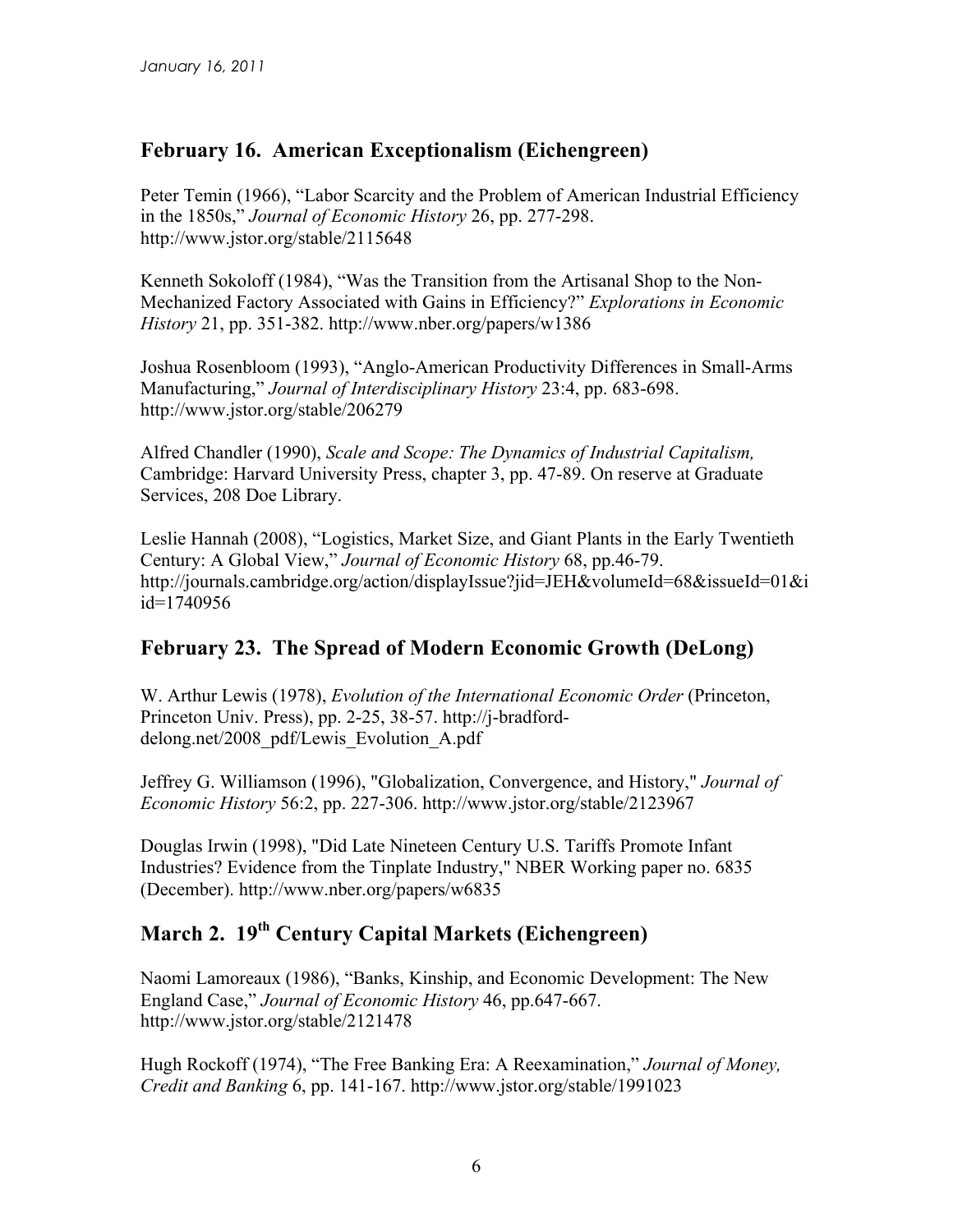Lance Davis (1965), "The Investment Market, 1870-1914: The Evolution of a National Market," *Journal of Economic History* 25, pp. 355-393. http://www.jstor.org/stable/2116175

Kenneth A. Snowden (1995),"The Evolution of Interregional Mortgage Lending Channels, 1870-1914: The Life Insurance-Mortgage Company Connection," in Naomi R. Lamoreaux and Daniel M.G. Raff (eds.), *Coordination and Information: Historical Perspectives on the Organization of Enterprise*, Chicago: University of Chicago Press, pp. 209-256. On reserve at Graduate Services, 208 Doe Library.

Caroline Fohlin (1999), "Universal Banking in Pre-World War I Germany: Model or Myth?" *Explorations in Economic History* 36, pp.305-343. http://www.sciencedirect.com/science? ob=PublicationURL& cdi=6796& pubType=J& acct=C000059607& version=1& urlVersion=0& userid=4420&md5=993c9a8ceb7eea 409609eccce5b92bb7&jchunk=36#36

# **March 9. 19th Century Labor Markets (Eichengreen)**

Sanford Jacoby (1984), "The Development of Internal Labor Markets in American Manufacturing Firms," in Paul Osterman (ed.), *Internal Labor Markets* (Cambridge, MA. MIT Press), pp. 23-69. On reserve at Graduate Services, 208 Doe Library.

Susan Carter and Elizabeth Savoca (1990), "Labor Mobility and Lengthy Jobs in 19th Century America," *Journal of Economic History* 50, pp. 1-16. http://www.jstor.org/stable/2123435

John James (1994), "Job Tenure in the Gilded Age," in George Grantham and Mary McKinnon, eds., *Labour Market Evolution The Economic History of market Integration, Wage Flexibility, and the Employment Relation,* London: Routledge, pp.185-204. On reserve at Graduate Services, 208 Doe Library.

Joshua Rosenbloom (1990), "One Market or Many? Labor Market Integration in the Late-19th Century United States," *Journal of Economic History* 50, pp. 87-107. http://www.jstor.org/stable/2123439

Joshua Rosenbloom (2002), "Employment Agencies and Labor Exchanges: The Impact of Intermediaries in the Market for Labor," in Joshua Rosenbloom, *Looking for Work, Searching for Workers: American Labor Markets during Industrialization* (Cambridge, MA: Cambridge University Press), chapter 3, pp. 46-79. On reserve at Graduate Services, 208 Doe Library.

# **March 16. 19th Century Globalization and Financial Crises (DeLong)**

Richard Baldwin and Philippe Martin (1999), "Two Waves of Globalization: Superficial Similarities, Fundamental Differences," NBER Working Paper no.6904 (January). http://www.nber.org/papers/w6904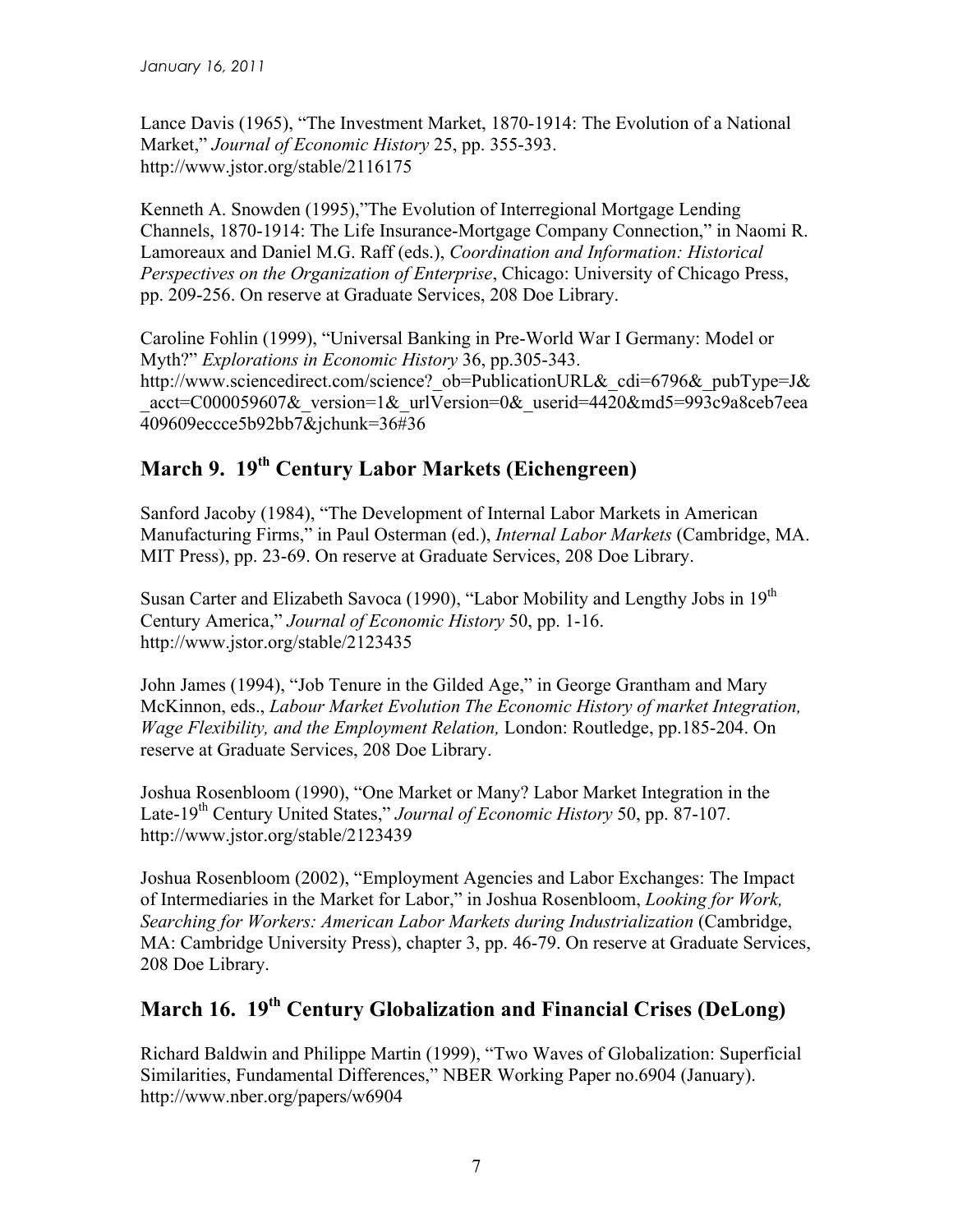Barry Eichengreen and Michael Bordo (2002), "Crises Now and Then: What Lessons from the Last Era of Financial Globalization?" NBER Working Paper no. 8716 (January). http://www.nber.org/papers/w8716

Walter Bagehot (1873), *Lombard Street*: *A Description of the Money Market.* http://www.econlib.org/library/Bagehot/bagLom.html

## **March 30. 19th Century International Money and Finance (Eichengreen)**

Arthur Bloomfield (1959), *Monetary Policy Under the International Gold Standard*, New York, Federal Reserve Bank of New York. On reserve at Graduate Services, 208 Doe Library.

Barry Eichengreen, *Golden Fetters: The Gold Standard and the Great Depression, 1919- 1939,* New York: Oxford University Press, chapter 2, pp. 29-66. On reserve at Graduate Services, 208 Doe Library.

Albert Fishlow (1985), "Lessons from the Past: Capital Markets during the  $19<sup>th</sup>$  Century and the Interwar Period," *International Organization* 39:3, pp. 383-439. http://journals.cambridge.org/action/displayAbstract?fromPage=online&aid=4281900

Michael D. Bordo and Hugh Rockoff, "The Gold Standard as a 'Good Housekeeping Seal of Approval'" *Journal of Economic History* 56 (1996): 389-428. http://tinyurl.com/dl20090112ah

 Juan-Huitzi Flores (2007), "Lending Booms, Underwriting and Competition: The Baring Crisis Revisited," *Working Paper in Economic History* 07/01, Department of Economic History and Institutions, Universidad Carlos III (January). http://docubib.uc3m.es/WORKINGPAPERS/WH/wp07-01.pdf

#### **April 6. Origins of the Great Depression (Eichengreen)**

Milton Friedman and Anna Schwartz (1963), *A Monetary History of the United States, 1867-1960,* Princeton: Princeton University Press, chapter 13, pp. 676-700. On reserve at Graduate Services, 208 Doe Library.

Christina Romer (1990), "The Great Crash and the Onset of the Great Depression," *Quarterly Journal of Economics* 105:3, pp. 719-736. http://www.jstor.org/stable/2937892?origin=JSTOR-pdf

Ben Bernanke (1983), "Nonmonetary Effects of the Financial Crisis in the Propagation of the Great Depression," *American Economic Review* 73, pp. 257-276. http://www.jstor.org/stable/1808111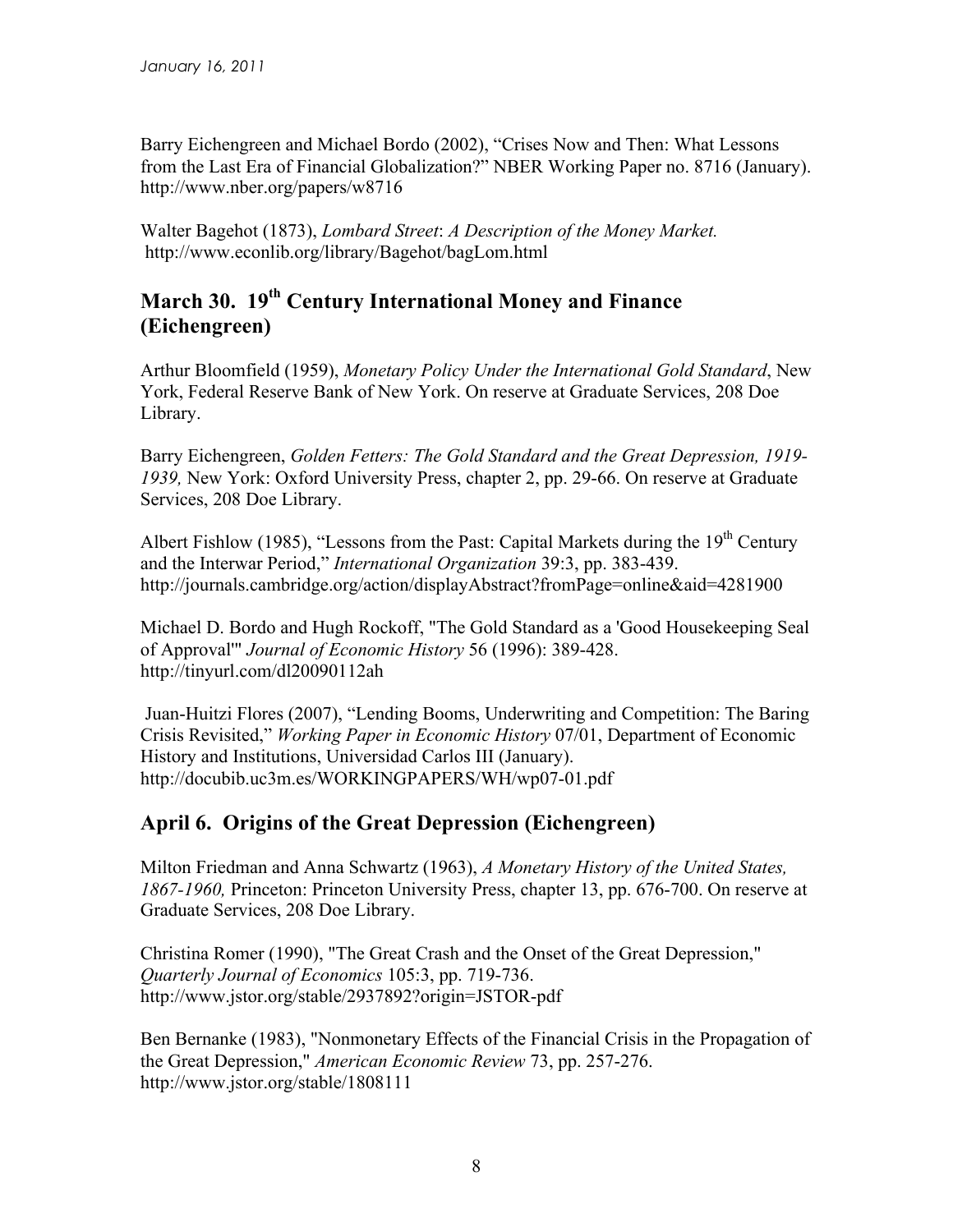## **April 13. Recovery from the Great Depression (Eichengreen)**

Barry Eichengreen (1992), *Golden Fetters: The Gold Standard and the Great Depression 1919-1939,* New York: Oxford University Press, Chapter 1, pp. 3-28. On reserve at Graduate Services, 208 Doe Library.

Christina Romer (1992), "What Ended the Great Depression?" *Journal of Economic History* 52, pp.757-784. http://www.jstor.org/stable/2123226

Price Fishback, William Horrace and Shawn Kantor (2005), "Did New Deal Grant Programs Stimulate Local Economies?" *Journal of Economic History* 65, pp.36-71. http://journals.cambridge.org/action/displayIssue?jid=JEH&volumeId=65&issueId=01&i id=282961#

David Wheelock (2008), "Government Response to Home Mortgage Distress: Lessons from the Great Depression," Federal Reserve Bank of St. Louis Working Paper no. 2008- 36A (October). http://research.stlouisfed.org/wp/2008/2008-038.pdf

### **April 20. World War II, the Mixed Economy and Actual Existing Socialism (DeLong)**

Paul Krugman (2006), "Introduction" to John Maynard Keynes, *The General Theory of Employment, Interest and Money*. http://tinyurl.com/dl20090112z

John Maynard Keynes (1926), "The End of Laissez Faire." http://tinyurl.com/dl20090112ad

Mancur Olson (1996), "The Varieties of Eurosclerosis: The Rise and Decline of Nations Since 1982," in Nicholas Crafts and Gianni Toniolo (eds), *Economic Growth in Europe Since 1945,* (Cambridge, Cambridge University Press), pp.73-94. http://tinyurl.com/dl20090112x

Barry Eichengreen (1996), "Institutions and Economic Growth: Europe Since 1945," in Nicholas Crafts and Gianni Toniolo (eds), *Economic Growth in Europe Since 1945* (Cambridge University Press), pp. 38-72. On reserve at Graduate Services, 208 Doe Library.

#### **April 27. The Crisis of the Mixed Economy and the Great Divergence (DeLong)**

J. Bradford DeLong (1995), "America's Only Peacetime Inflation: The 1970s," in Christina Romer and David Romer, eds., *Reducing Inflation: Motivation and Strategy* (University of Chicago Press), pp. 247-280. http://tinyurl.com/dl20090112v